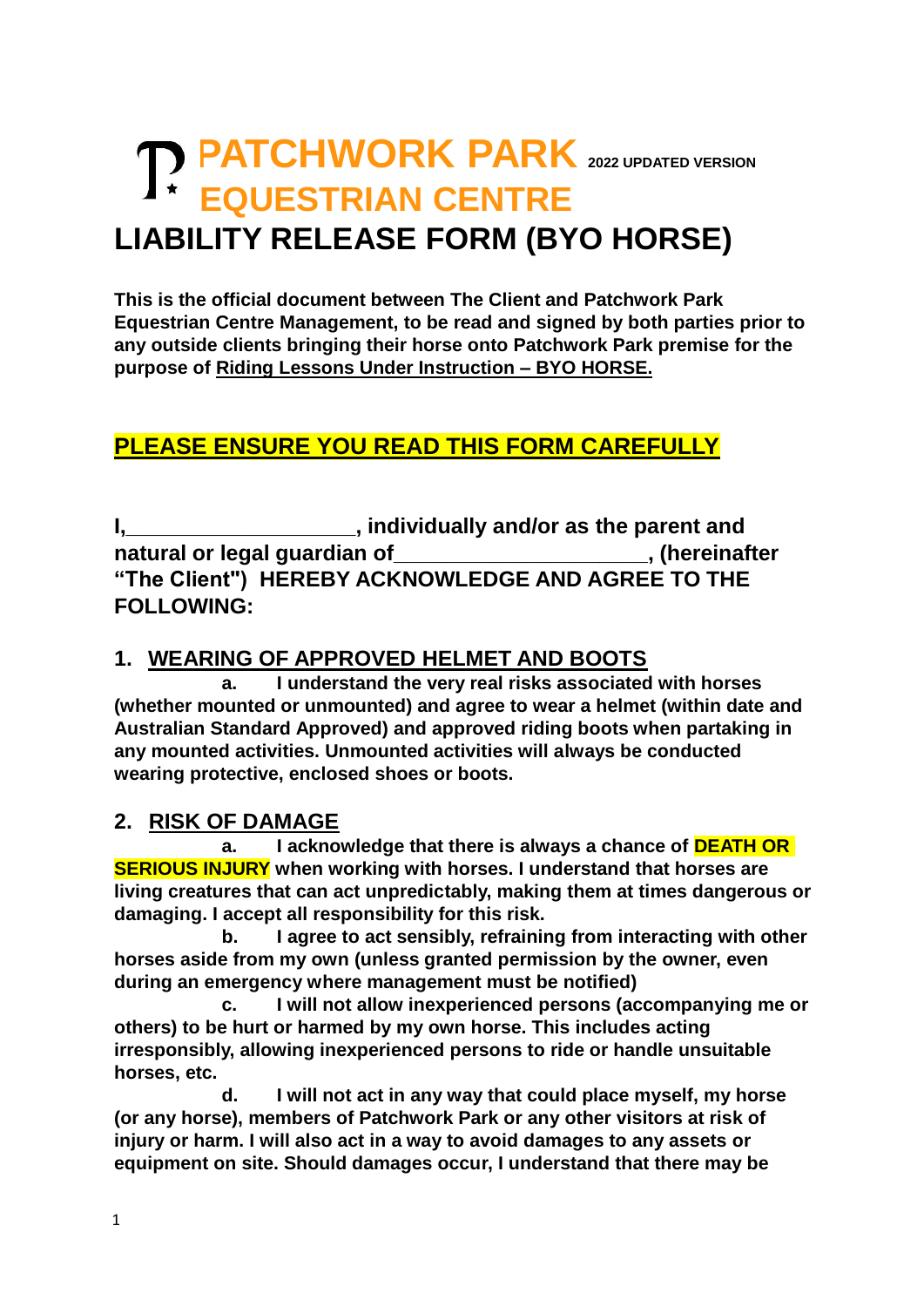**additional costs incurred to replace or repair items affected.** 

 **e. I relinquish all rights of prosecution towards Patchwork Park Equestrian Centre, should any damages or losses occur to myself, my horse or my possessions while on Patchwork Park Premise.**

## **3. IN AN EMERGENCY**

**a. If I am involved in an accident while on premise, Patchwork Park maintains the right to call an ambulance on my behalf if necessary.** 

**i. If an ambulance is called on my behalf and I do not have ambulance cover, I will be billed for any costs incurred.**

**ii. If I am injured in a fall and removed from site, Patchwork Park may take temporary control of my horse and feed / husbandry / agistment costs incurred to keep my horse safe will be billed to me.**

**iii. Necessary husbandry requirements are at Patchwork Park's discretion and determined by duration of stay.**

## **4. SAFE PROXIMITY BETWEEN HORSES**

**a. I MUST KEEP MY HORSE AWAY from other horses at all times. This is to prevent the spread of diseases and also prevent risk of injury to myself or any horse through biting, striking or kicking. A safe distance between horses will be created at all times.** 

**b. I will not allow my horse to sniff other horses over fences.**

**c. I will not walk my horse within biting or kicking distance of another horse.**

**d. I have been notified that Patchwork Park is home to many stallions and colts that may become aggressive if safe distances are not maintained.**

## **5. HANDLING OF OTHER HORSES / WANDERING**

**a. I will not handle any horse other than my own**

**b. I will not enter paddocks, stables or yards with horses other than my own, even if the horse is in trouble. If a horse requires assistance I will notify Patchwork Park Staff immediately.**

**c. I WILL NOT WANDER / EXPLORE THIS FACILITY without supervision. This is a private facility and Patchwork Park has a duty of care for agisted horses.** 

## **6. SOBRIETY OF ALCOHOL, SMOKING OR ILLICIT DRUGS**

**a. I will not arrive for a session UNLESS I am completely sober of alcohol and free from any drugs that may hinder my ability to make decisions or remain safe.**

**b. Patchwork Park premise is a SMOKE FREE ZONE. I will not smoke for the duration of my visit.**

## **7. MY RIGHTS TO REFUSAL**

**a. I may express discomfort towards activities suggested by my Patchwork Park instructor and may rightfully refuse to perform said**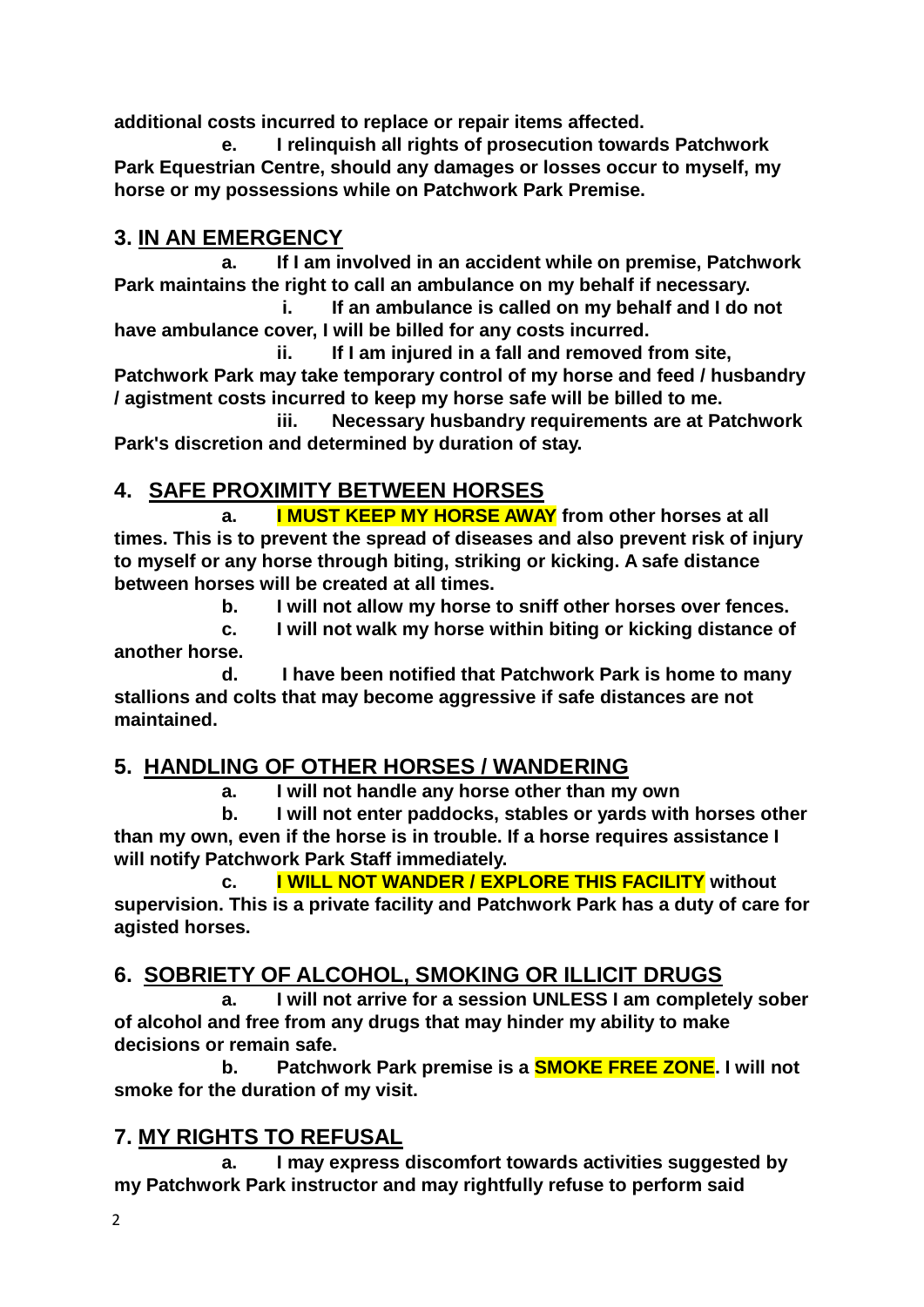**activities if desired. I am encouraged to communicate my emotions of current confidence and competency to best dictate suitable exercises during supervised sessions.** 

#### **8. MY BEHAVIOUR**

**a. I will interact civilly and courteously towards other riders, staff members and management. This includes riding in the arenas, using tie bays, etc.**

**b. I will treat any horse on the property with dignity, empathy and respect, and understand that any form of animal cruelty is strictly forbidden.** 

**c. I may be asked to leave the property and/or further action taken if I am warned that my behaviour is unacceptable and I ignore the warning.** 

### **9. DOGS**

**a. I will not bring dogs onto the property without prior arrangement.**

**b. Dogs with prior arrangement must be well behaved and either safely restrained or on a leash at all times. Many horses have natural urges to chase and kill dogs and our fences are also electrified at head height for a dog.** 

**c. I will not allow my dog to chase the horses.**

#### **10. CHILDREN**

**a. I will supervise my child / children at all times.**

**b. I will not allow my child to handle, feed or enter any paddock, yard or stable of a horse on premise other than my own**

#### **11. USE OF CAMERAS**

**a. I am permitted to use video and photography devices for the purpose of recording my session only. I am not permitted to take photos and videos of horses belonging to others, or training sessions of other riders.**

**b. I may publish footage online of photos obtained from sessions for the purpose of encouragement, improvement or positive remarks only. Footage is not to be obtained for the purpose of defamation.**

#### **12. STALLIONS**

**a. I am permitted to bring a stallion onto the property, provided the following points are adhered to:**

**i. My stallion is well behaved and under control at all times.**

**ii I present clear EA Approved green stallion discs on either side of the animal (headstall, bridle or saddle cloth).**

**Iii. Persons under 18 are experienced with stallions and**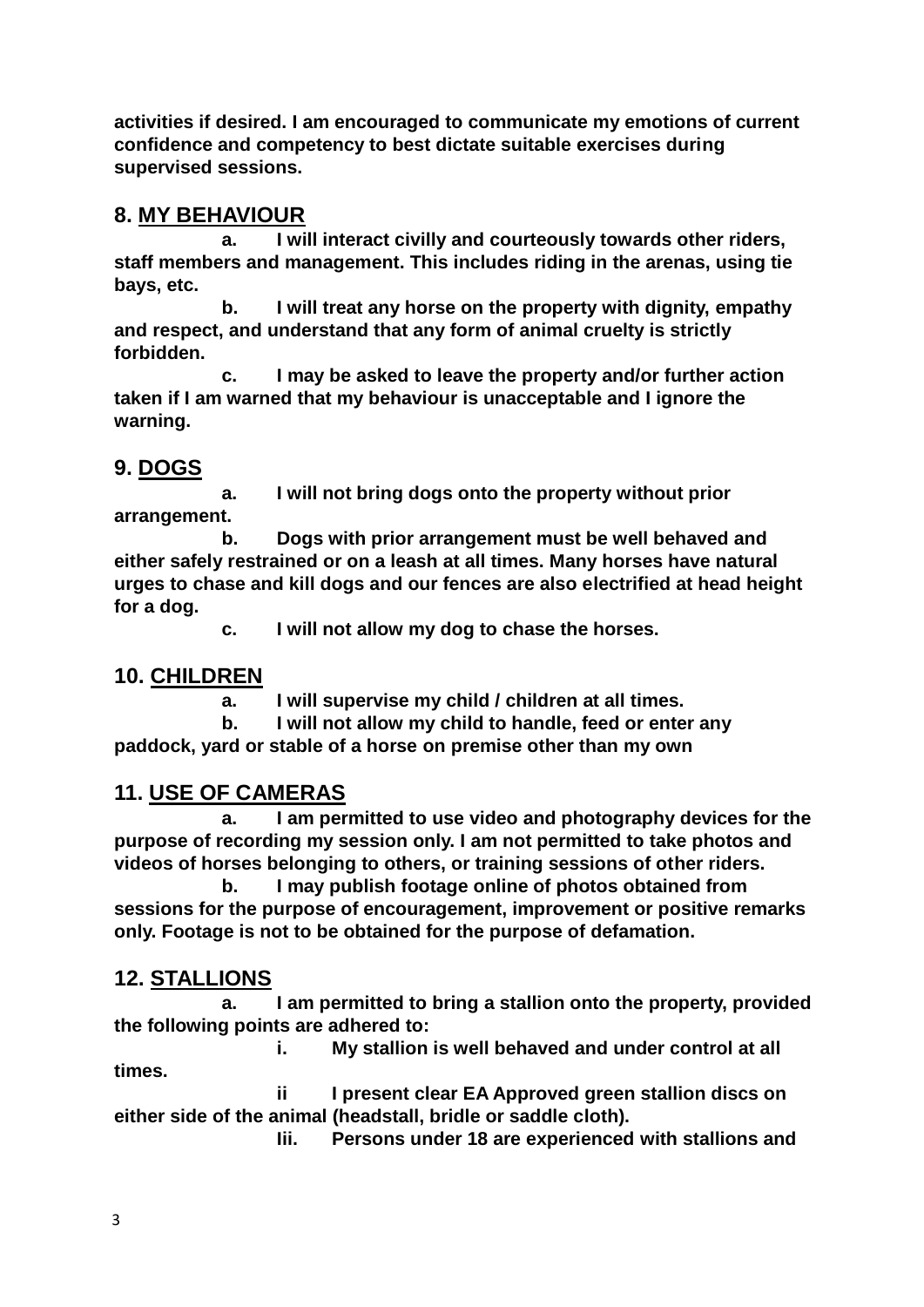**are supervised by an adult.**

**I have carefully read and understand this form and I agree to the content covered in this contract.** 

**Signed (Client) \_\_\_\_\_\_\_\_\_\_\_\_\_\_\_\_\_\_ on this date of \_\_\_\_\_\_\_\_\_\_\_\_\_\_ Signed (Management) \_\_\_\_\_\_\_\_\_\_\_\_\_\_on this date of \_\_\_\_\_\_\_\_\_\_\_\_\_**